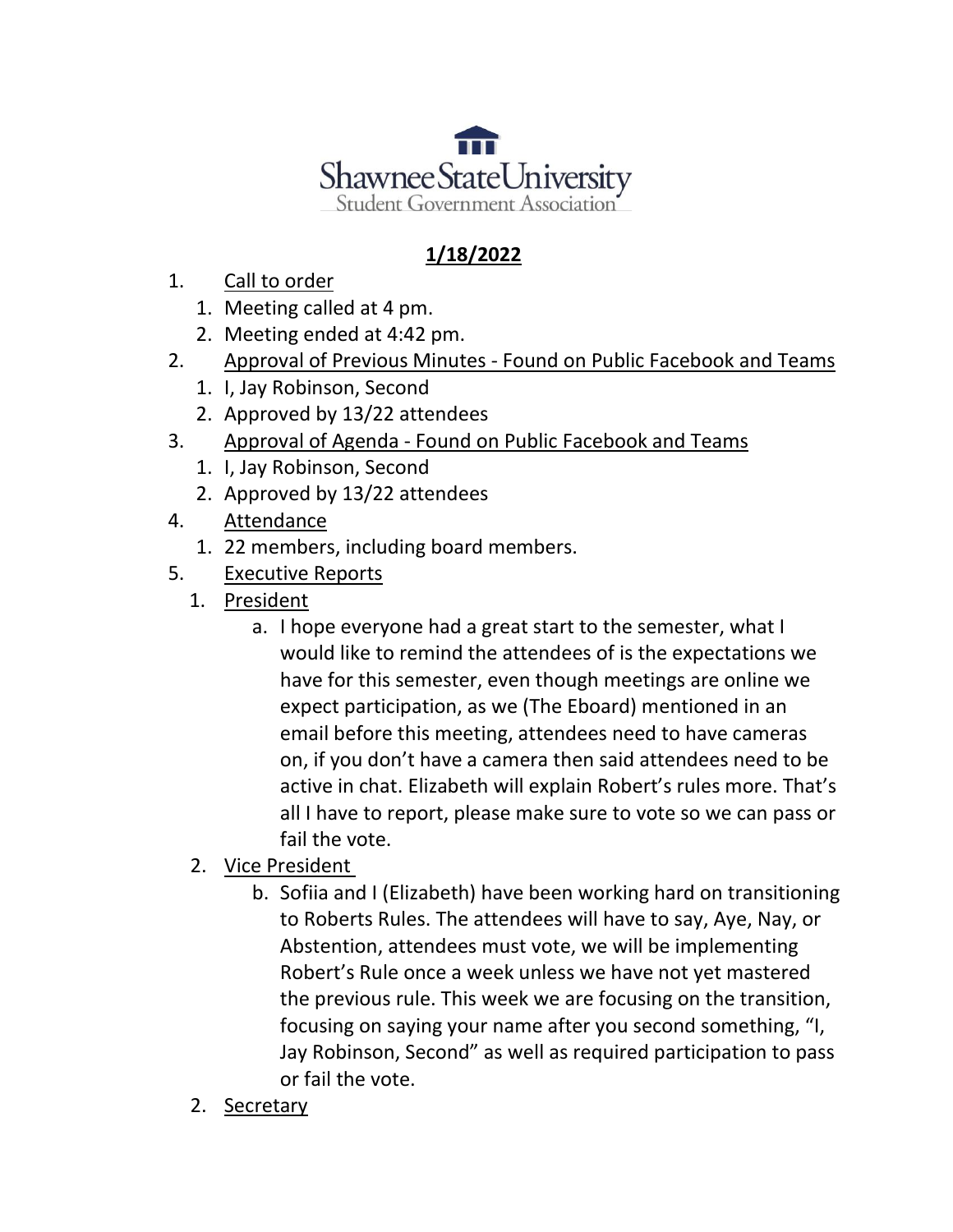- a. Hi everyone, I'm the new secretary, Brandon Reed, while I did just get this position, I'm excited to be here with you all and help out any way I can!
- 3. Club Coordinator
	- a. I look forward to working with everyone!
- 4. Advisor
	- a. Last year cameras were lacking during online meetings. Please remember cameras are required to ensure participation.
	- b. All organizations, you are required to reserve spaces for meetings, if you had a reserved classroom last year it may not be yours this year due to classes.
	- c. Masks, a student has turned in a picture of clubs not wearing masks, your organization can not take pictures without masks on. Covid numbers have been going up in Scioto, just wear your masks for meetings, masks are still a requirement for the university.
- 6. Public Views
	- 1. None
- 7. Committee Reports
	- 1. Academic Affairs
		- 1. Vice President (Elizabeth) oversees academic affairs
		- 2. This semester all the committees are attempting to adopt a long-term project that they will be working on consistently throughout the semester
	- 2. Organizational Affairs
		- 1. Club Coordinator (Taylor) oversees Organizational Affairs
		- 2. Nothing to report
	- 3. Student Affairs
		- 1. Secretary (Brandon) oversees Student Affairs
		- 2. Nothing to report
- 8. Organization Reports
	- 1. Nothing to report
- 9. Old Business
	- 1. Club Approval
		- 1. No new clubs approved
	- 2. Club Funding
		- 1. No new clubs funded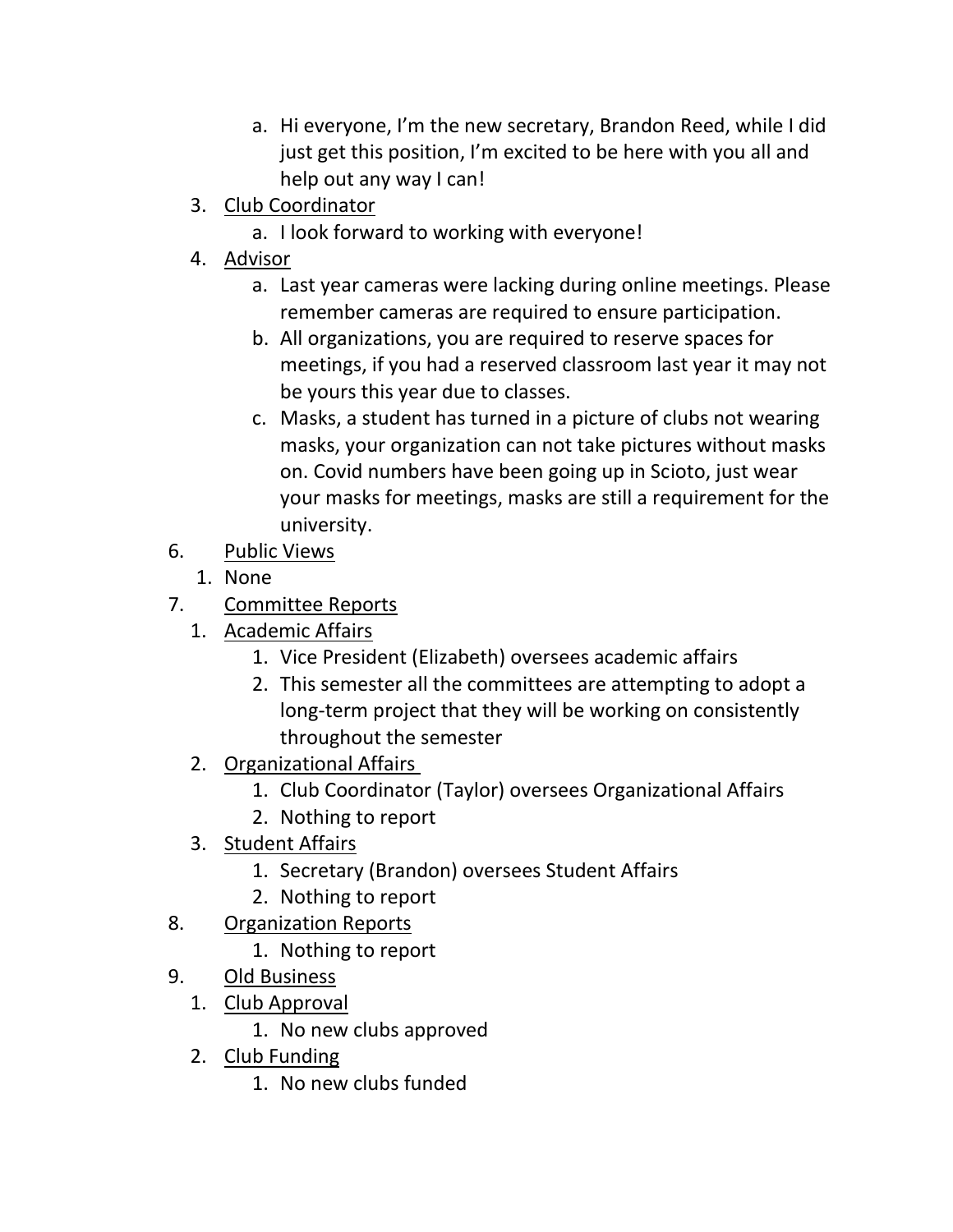- 10. New Business
	- 1. Club Approval

Taylor Young moves to recommend new clubs for approval:

- 1. Delta Phi Epsilon
- 2. Dungeon Crawlers
- 3. Math Club
- 4. MOTA
- 5. Rotaract
- 6. SAGA
- 7. Sociology Club
- 8. Theta Phi Alpha
- 9. Circle K
- 10.Delight Ministries
- 11.Shawnee GG
- 12.Society of Plastic Engineers
- 13.Chemistry Club
- 14.SSU Musical Club
- 15.Bears mean business
- 16.Hiking Club
	- 1. I, Fox Crone, Second
	- 2. 19/22 attendees approve clubs
- 2. Club Funding
	- 1. All previously mentioned clubs were approved for funding.
	- 2. I, Fox Crone, Second.
	- 3. 17/22 attendees approved funding
- 11. Announcements
	- 1. President
		- a. I'm sorry some of the attendees can't access the chat, this will be fixed by the next SGA meeting!
		- b. I'm going to be meeting with the college president this Thursday (1/20/22), if any of the attendees have questions or concerns you can let me know and I will bring them up.
		- c. We're looking for senators for our community on SGA, if you want to be a senator, I'm going to send out an email. All you must do to be a senator is attend committee meetings and bring the information back to the student body, as well as assist the committee the senator is assigned to help with long